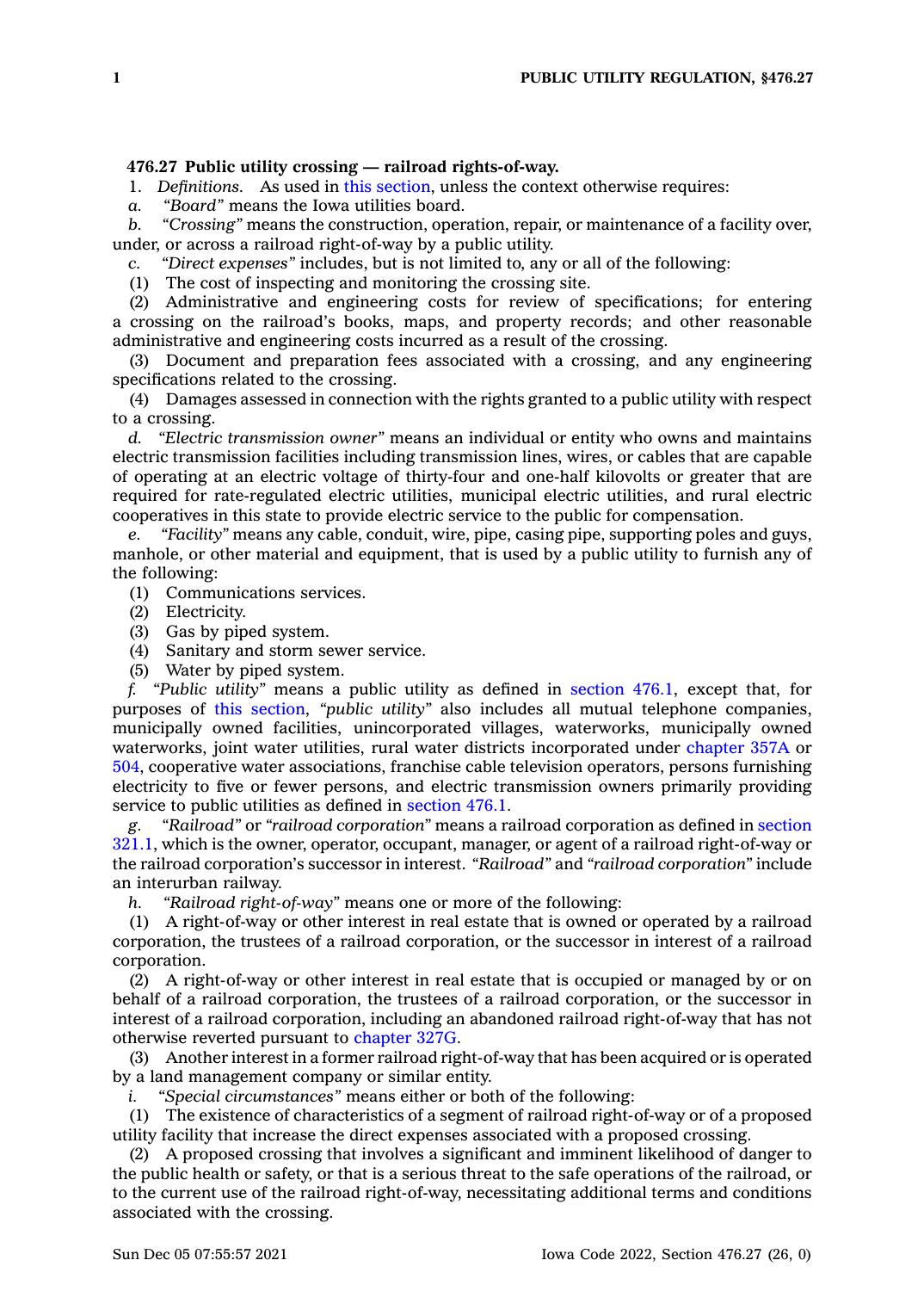2. *Rulemaking and standard crossing fee.* The board, in consultation with the state department of transportation, shall adopt rules pursuant to [chapter](https://www.legis.iowa.gov/docs/code//17A.pdf) 17A prescribing the terms and conditions for <sup>a</sup> crossing. The rules shall provide that any crossing be consistent with the public convenience and necessity and reasonable service to the public. The rules, at <sup>a</sup> minimum, shall address the following:

*a.* The terms and conditions applicable to <sup>a</sup> crossing including, but not limited to, the following:

(1) Notification required prior to the commencement of any crossing activity.

(2) A requirement that the railroad and the public utility each maintain and repair the person's own property within the railroad right-of-way, and bear responsibility for each person's own acts and omissions; except that the public utility shall be responsible for any bodily injury or property damage that typically would be covered under <sup>a</sup> standard railroad protective liability insurance policy.

(3) The amount and scope of insurance or self-insurance required to cover risks associated with <sup>a</sup> crossing.

(4) A procedure to address the payment of costs associated with the relocation of public utility facilities within the railroad right-of-way necessary to accommodate railroad operations.

(5) Terms and conditions for securing the payment of any damages by the public utility before it proceeds with <sup>a</sup> crossing.

(6) Immediate access to <sup>a</sup> crossing for repair and maintenance of existing facilities in case of emergency.

(7) Engineering standards for utility facilities crossing railroad rights-of-way.

(8) Provision for expedited crossing, absent <sup>a</sup> claim of special circumstances, after payment by the public utility of the standard crossing fee, if applicable, and submission of completed engineering specifications to the railroad.

(9) Other terms and conditions necessary to provide for the safe and reasonable use of <sup>a</sup> railroad right-of-way by <sup>a</sup> public utility, and consistent with rules adopted by the board, including any complaint procedures adopted by the board to enforce the rules.

*b.* Unless otherwise agreed by the parties and subject to [subsection](https://www.legis.iowa.gov/docs/code/476.27.pdf) 4, <sup>a</sup> public utility that locates its facilities within the railroad right-of-way for <sup>a</sup> crossing, other than <sup>a</sup> crossing along the public roads of the state pursuant to [chapter](https://www.legis.iowa.gov/docs/code//477.pdf) 477, shall pay the railroad <sup>a</sup> one-time standard crossing fee of seven hundred fifty dollars for each crossing. The standard crossing fee shall be in lieu of any license or any other fees or charges to reimburse the railroad for the direct expenses incurred by the railroad as <sup>a</sup> result of the crossing. The public utility shall also reimburse the railroad for any actual flagging expenses associated with <sup>a</sup> crossing in addition to the standard crossing fee.

3. *Powers not limited.*

*a.* Notwithstanding [subsection](https://www.legis.iowa.gov/docs/code/476.27.pdf) 2, rules adopted by the board shall not prevent <sup>a</sup> railroad and <sup>a</sup> public utility from otherwise negotiating the terms and conditions applicable to <sup>a</sup> crossing or the resolution of any disputes relating to such crossing.

*b.* Notwithstanding paragraph *"a"*, neither this [subsection](https://www.legis.iowa.gov/docs/code/476.27.pdf) nor this [section](https://www.legis.iowa.gov/docs/code/476.27.pdf) shall impair the authority of <sup>a</sup> public utility to secure crossing rights by easement pursuant to the exercise of the power of eminent domain.

4. *Special circumstances.*

*a.* A railroad or public utility that believes special circumstances exist for <sup>a</sup> particular crossing may petition the board for relief.

(1) If <sup>a</sup> petition for relief is filed, the board shall determine whether special circumstances exist that necessitate either <sup>a</sup> modification of the direct expenses to be paid, or the need for additional terms and conditions.

(2) The board may make any necessary findings of fact and determinations related to the existence of special circumstances, as well as any relief to be granted.

(3) A determination of the board, except for <sup>a</sup> determination on the issue of damages for the rights granted to <sup>a</sup> public utility with respect to <sup>a</sup> crossing, shall be considered final agency action subject to judicial review under [chapter](https://www.legis.iowa.gov/docs/code//17A.pdf) 17A.